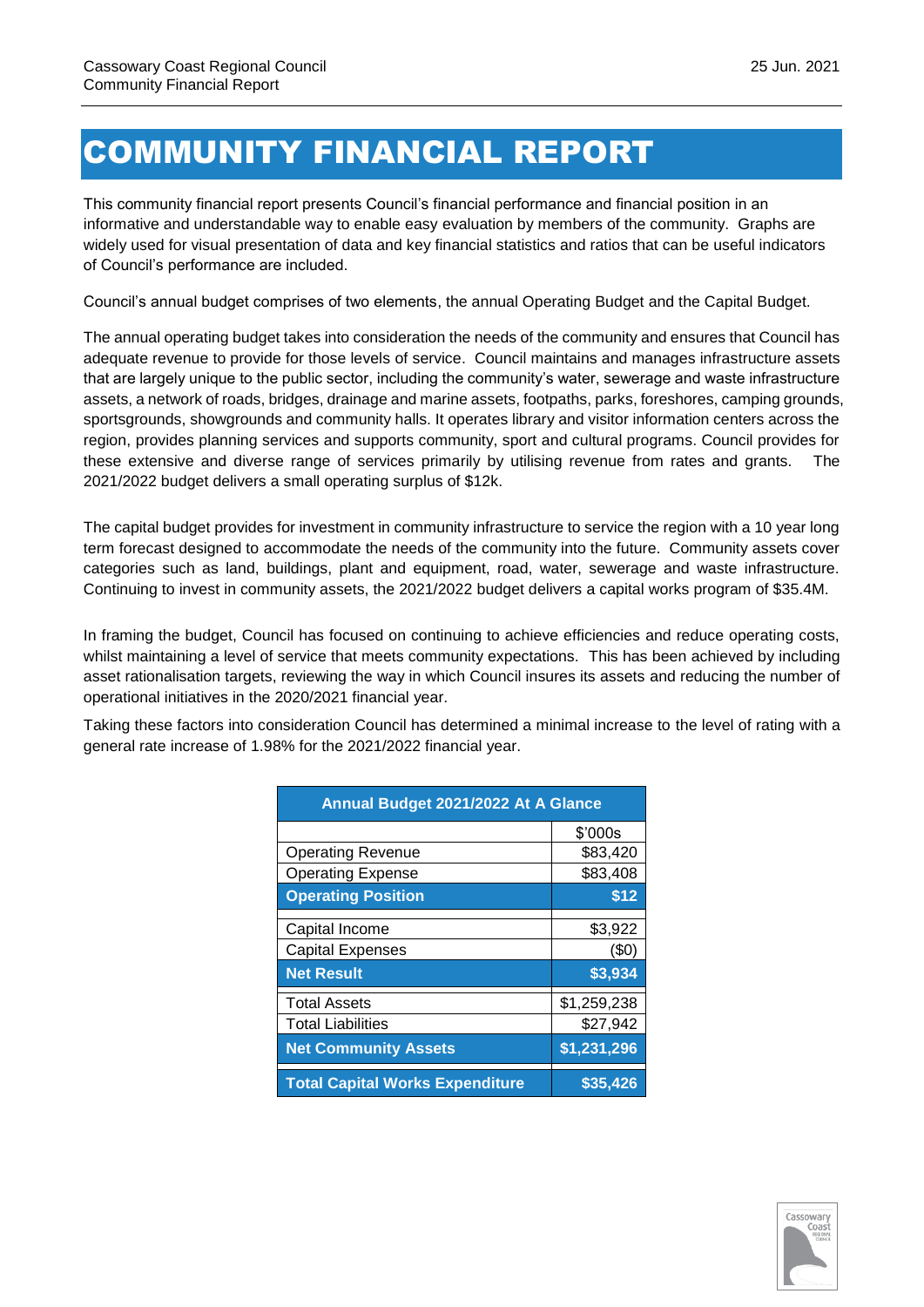#### BACKGROUND

This community financial report provides an analysis of the Council's financial performance and position for the 2021/2022 financial year. This report has been designed utilising graphs and tables to provide a general overview.

The Budget Financial Statements have five key elements:

- 1. **Statement of Income and Expenditure** (Profit and Loss): measures how Council performed in relation to income and expenditure from operations to give a net result. Included is a range of capital revenue (grants and contributions) and expenses that recognise the movement in the value of provisions and asset valuations disclosed in the statement of financial position.
- 2. **Statement of Financial Position** (Balance Sheet): is a snapshot of what we own (our assets) and what we owe (our liabilities) as at the end of the financial year, with the difference (our equity) reflecting our net worth.
- 3. **Statement of Changes in Equity:** summarises changes in our net worth during the year including showing the movements in our retained earnings, reserves and asset revaluation surplus.
- 4. **Statement of Cash Flows:** shows cash movements that have occurred during the financial year. The closing balance reflects how much cash Council had at the end of the financial year.
- 5. **Financial Sustainability Ratios:** provide an indication of our relative sustainability based on the current year's performance and best estimates around future operational activities. The three sustainability indicators have been set up by the Department of Local Government, Racing and Multicultural Affairs to help monitor the long-term sustainability of all Councils across Queensland.

#### BUDGET ASSUMPTIONS AND PRINCIPLES

Under the requirements of the *Local Government Regulation 2012,* Council's budget must be prepared on an accrual basis and include financial statements for the year for which it was prepared and the next two financial years.

The results of this budget are linked to the Corporate Plan which provides the strategic direction for Council and the Operational Plan which outlines key objectives and deliverables for Council for the upcoming year. The budget forms the basis of Council's Long Term Financial Forecast and is aligned with Council's Asset Management Plans and Capital Works Program.

Council is committed to delivering balanced operating budgets and a capital works program that is deliverable and not only maintains existing assets but have a significant focus on renewals. Council aims to deliver on these long-term objectives with rate rises at or around CPI.

During 2021/2022, Council will continue to drive costs down by ensuring that the organisation is operating efficiently and effectively throughout the financial year.

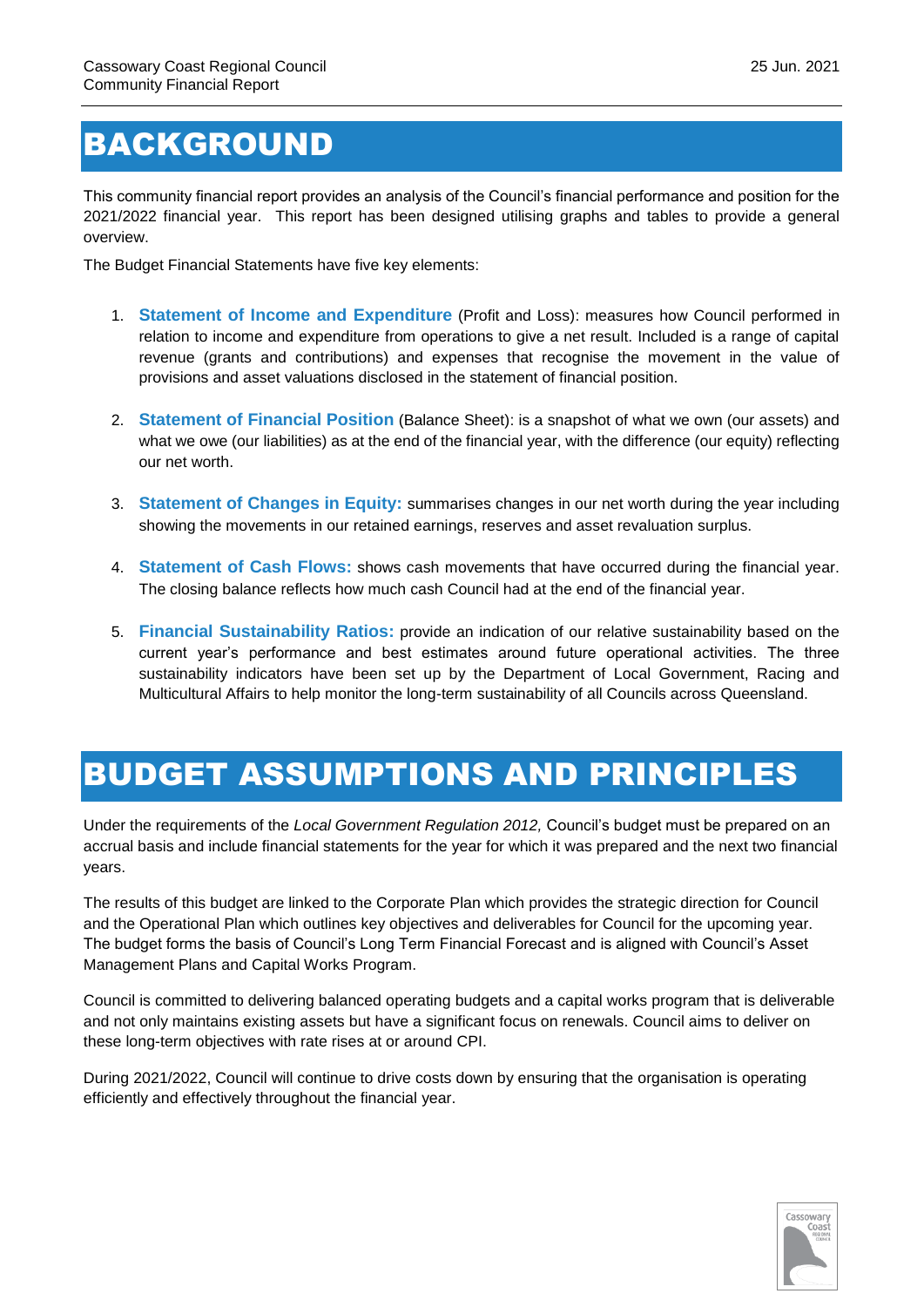#### STATEMENT OF INCOME AND EXPENDITURE

The statement of comprehensive income is a summary of revenue (income) recognised during the year, offset against expenses from the cost of our operations. Council is budgeting a small operating surplus (recurrent revenue less recurrent expenses) of \$12k.



#### OPERATING POSITION

Council's operating position reflects the organisation's ability to meet its everyday running costs from operating revenue. The operating position is calculated by taking total operating expenses from total operating revenue and does not include revenue or expenditure amounts for capital projects. The result is either a surplus or a deficit.

Council has budgeted an operating surplus of \$12k for the 2021/2022 financial year and an operating surplus of \$74k and \$41k for the years 2022/2023 and 2023/2024 respectively.

A strong focus on efficiency and financial diligence has enabled Council to continue to deliver existing services along with new initiatives whilst also keeping this year's net general rates increase at 1.98%.



Operating activities do not include income or costs associated with construction, rehabilitation or renewal of community infrastructure. These elements are reflects in the Statement of Financial Position as additional assets owned by the community.

Implicit in Council's revenue assumptions is a minimal population growth rate of 0.60% and an average general rate increase of 1.98% in 2021/22 and then close to CPI in future years. Average utility charges have increased by 2.13% in 2021/22. The majority of Fees and charges have increased on average by 2%. Expenditure assumptions align mainly to CPI in future years.

Council provides a range of services to the community. The total budgeted expenditure for 2021/2022 can be broken down into the following service types as displayed on the graph on the following page:

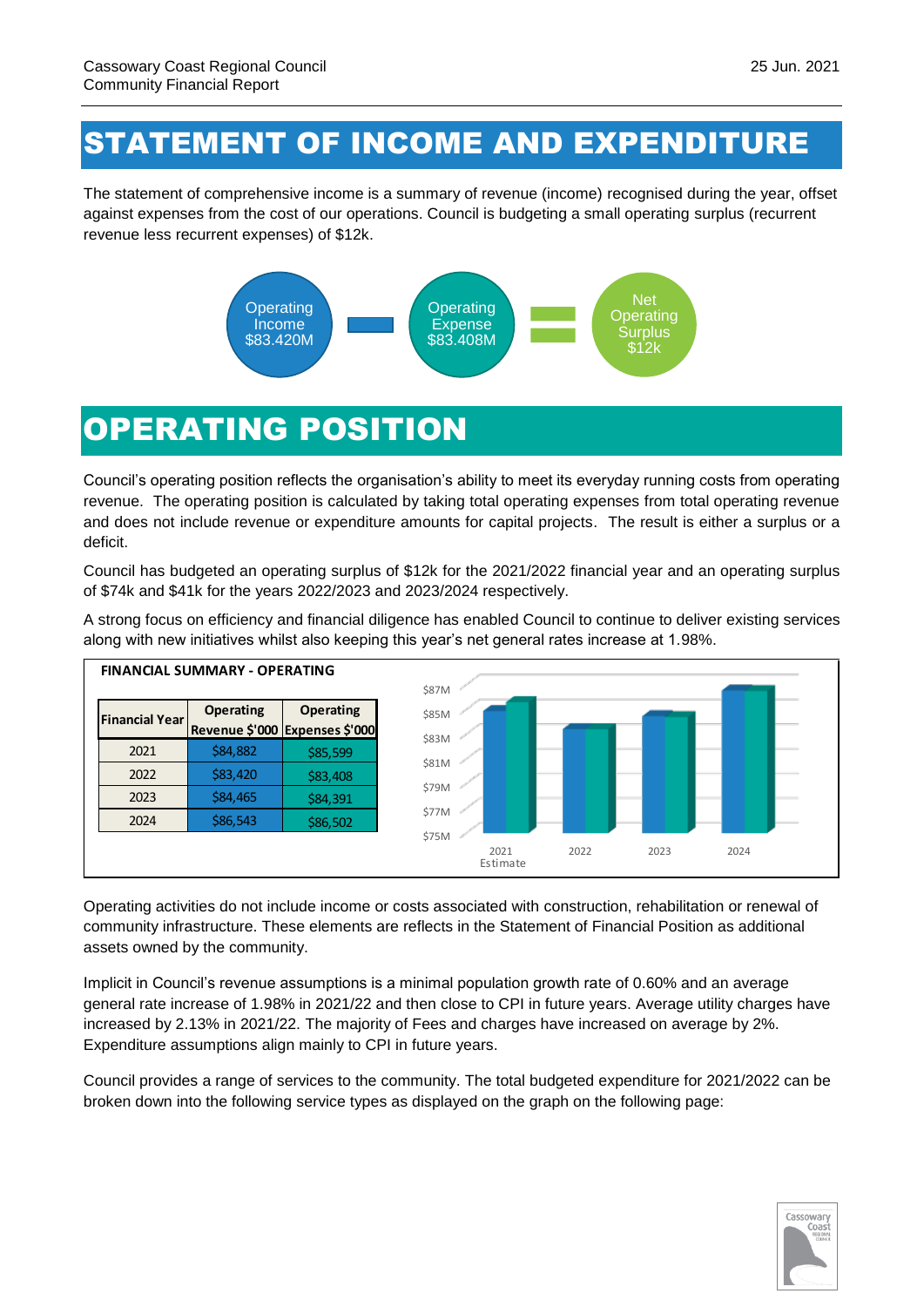

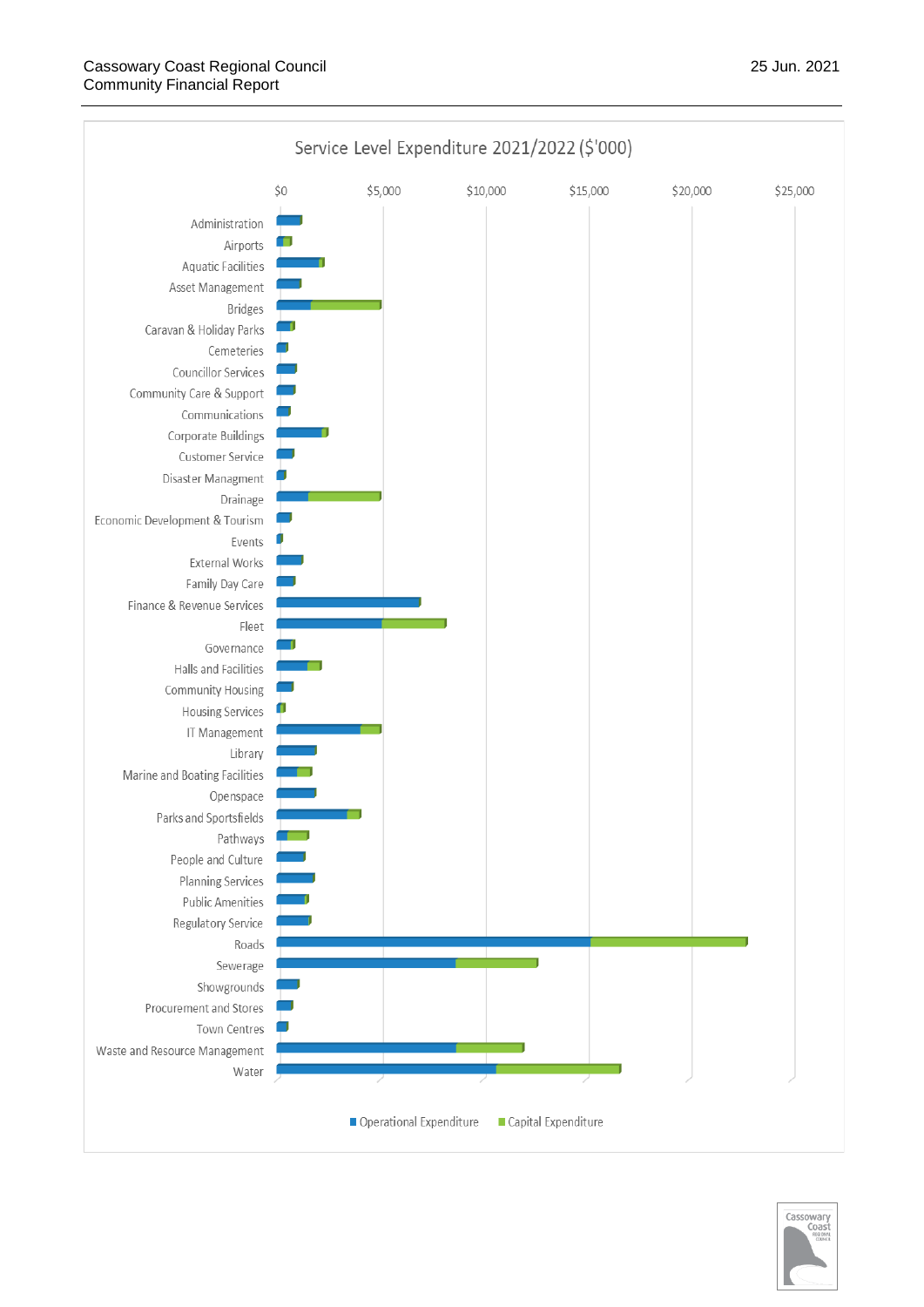# OPERATING REVENUE



Rates and utility charges continue to be the major source of income for Council. Council endeavours to maximise revenue from sources other than rates by actively pursuing grants and subsidies from State and Federal Government, engaging in a range of external works projects and ensuring returns from assets and investment are adequate.

# OPERATING EXPENSE



Materials and services together with employee benefits comprise 65.9% of Council's forecast total operating expenditure. Council is one of the region's largest employers and engages in business with a range of local suppliers and contractors to spending in the local economy. To assist with delivering a budget with minimal rate increases Council has factored in insurance and employee related savings of \$550k.

Depreciation is another major component of Council's operating expense. It represents the estimated reduction in the value of an asset as it is used to provide a service to the community. It provides a guide as to what Council should spend on asset renewals and it is a component of the Asset Sustainability Ratio. As such, Council's ability to reduce this figure is limited, however Asset Management Plans are in place with asset rationalisation possibilities being considered further in 2021/2022. A savings target of \$400k has been factored into the budget relating to work already undertaken with the Community Consultative Group to rationalise Council's significant asset base. This has significantly assisted Council in adopting a balanced budget for 2021/2022.

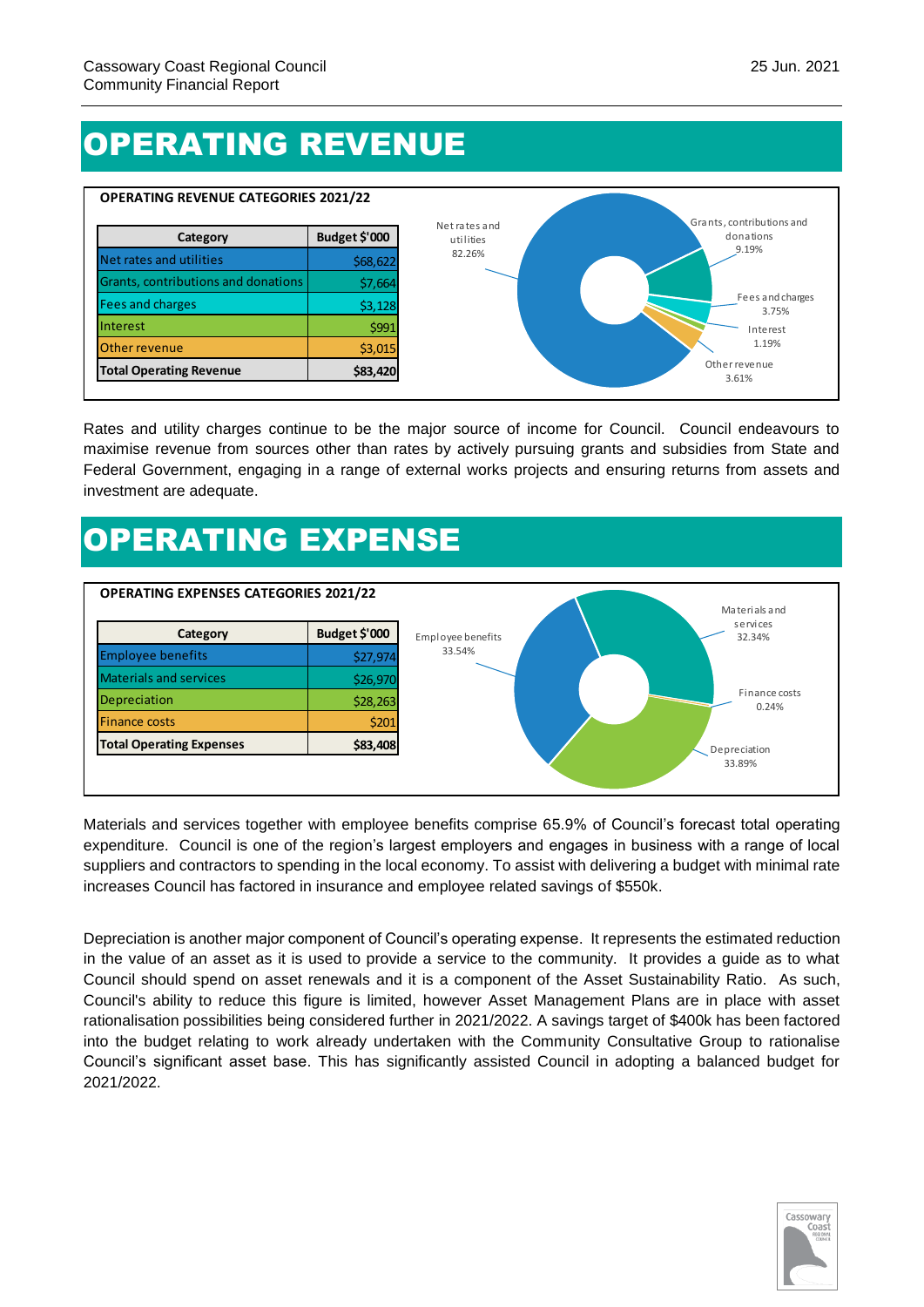# NET RESULT



Council's projected net result reflects total revenue less total expenses including capital revenue.



# CAPITAL WORKS PROGRAM

Council manages a very diverse range of infrastructure assets with a gross value in excess of \$1.7B. These assets cover land, buildings, plant and equipment and a network of road, bridge, marine, drainage, waste, water and sewerage assets. Council is responsible for the construction, upgrade and renewal of these assets through its capital works program. This is achieved by utilising a combination of revenue and capital contributions and grants.

Council's capital works program for 2021/2022 totals \$35.4M. Council will use a combination of Council-sourced funding, loans and capital grants to fund this program. The following graph provides a breakdown of the proposed capital works for the 2021/2022 financial year by asset class.

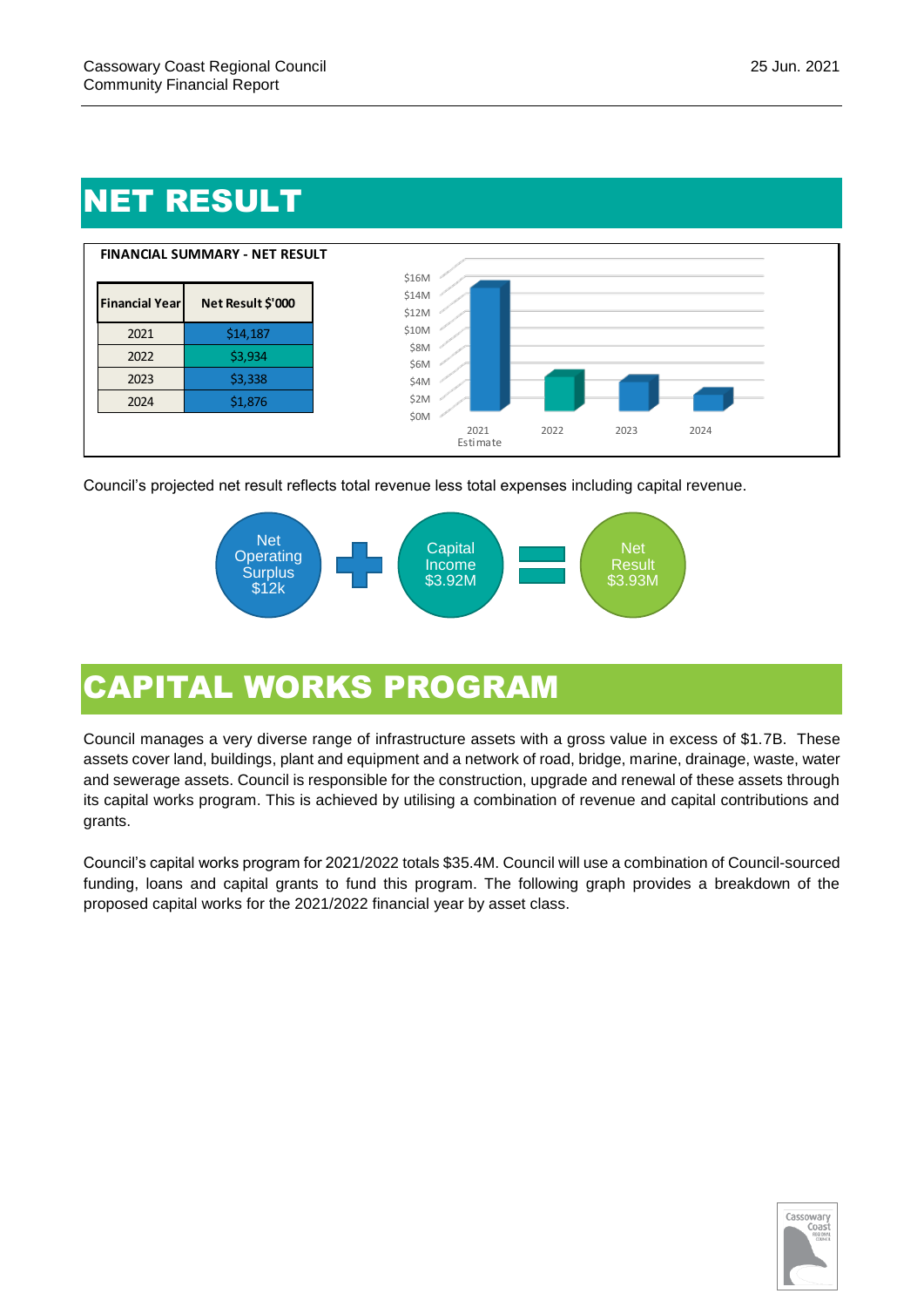

#### 10 YEAR CAPITAL EXPENDITURE FORECAST

The 2021/2022 budget includes the adoption of a 10 year forecasted capital works program. This represents an investment of \$335M in community infrastructure assets, establishing a platform for regional growth and providing a sustained boost to local economic activity. The ten year capital program takes into account projected regional growth, better utilisation of assets, as well as the ageing of the assets and the need to renew.



#### STATEMENT OF FINANCIAL POSITION

The statement of financial position is a snapshot of Council assets less liabilities. It presents what we own (assets) and what we owe (liabilities), with net community assets of Council being represented by the difference.

The budgeted result is a \$1.23B value of net community assets that is managed by Council on behalf of the ratepayers and residents of the region.

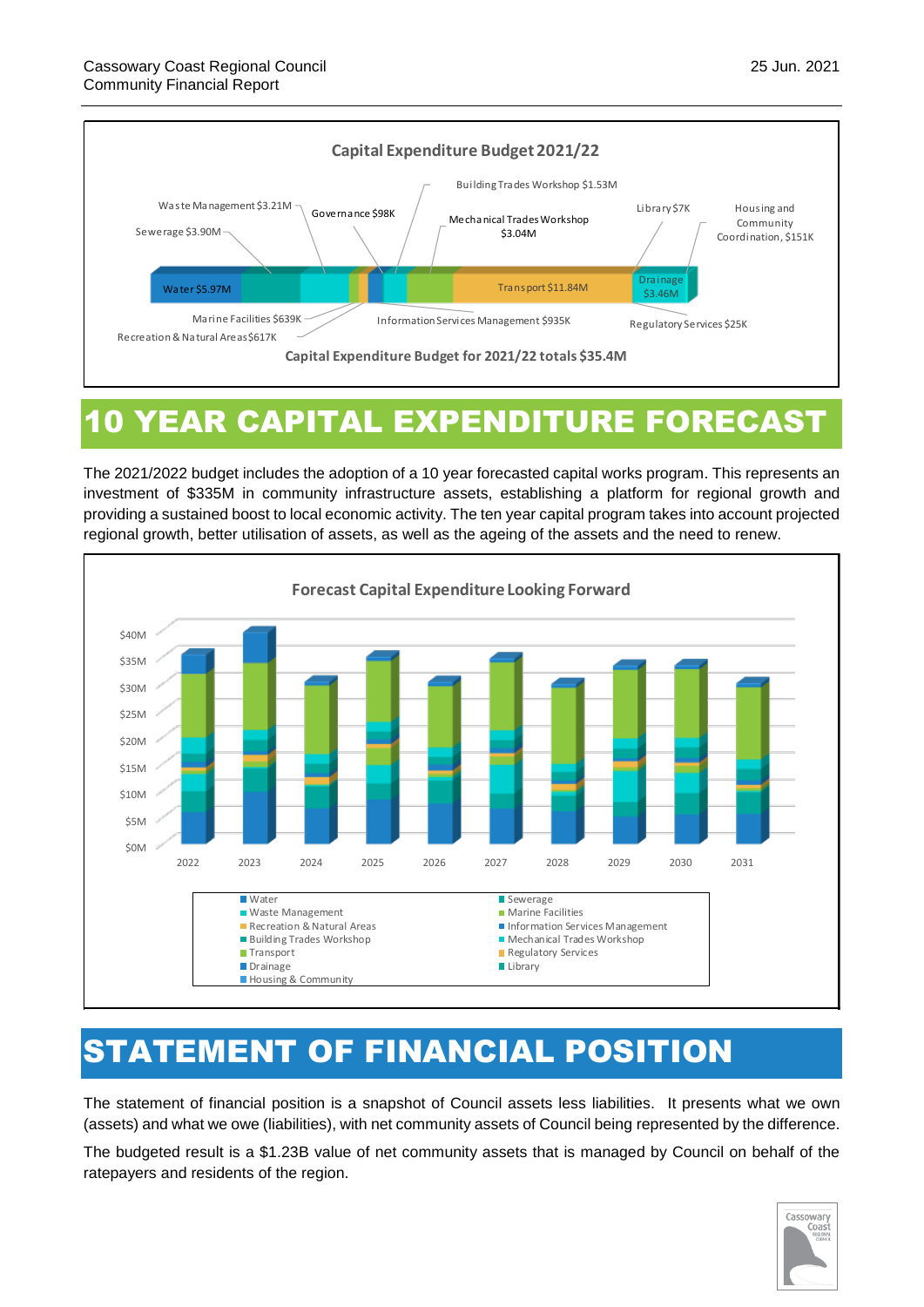

#### STATEMENT OF CHANGES IN EQUITY

The statement of Changes in Equity explains the change in the net wealth of Council during the financial year. Equity includes retained earnings from previous years, and any movement in asset values arising from annual revaluations of asset classes. As at the 30 June 2022, Council will have an estimated retained surplus of \$676.6M and an estimated Asset Revaluation surplus of \$554.7M.



#### STATEMENT OF CASH FLOWS

This statement identifies where actual cash was received and how that cash was spent throughout the financial year. Expenditure could be from normal operating activities, investment in community infrastructure, or the receipt or payment of loans. The final balance shows the total cash at the end of the financial year budgeted in 2021/2022 to be \$40.8M. The total cash is budgeted to decrease by \$4.9M in the 2021/2022 year due to unknown funding sources for future capital works programs and the repayment of loans.

A large portion of the cash balance is restricted for future capital investment into community infrastructure. Council invests surplus funds throughout the year in low risk, short term investments in accordance with Council's investment policy and regulatory guidelines.

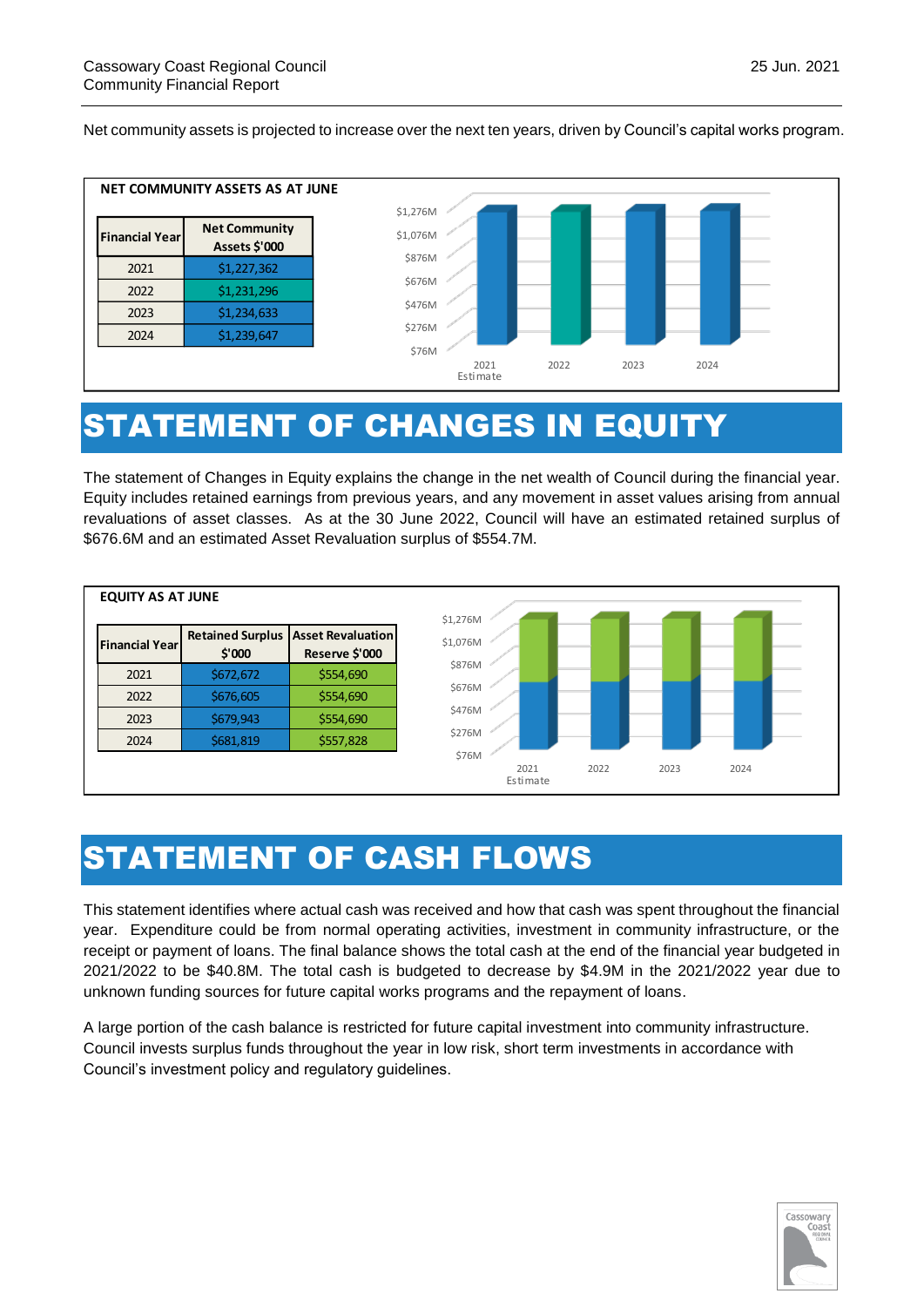

### FINANCIAL SUSTAINABILITY RATIOS

During any period, whether it be growth, steady or decline, responsible financial management is crucial for Council to ensure it is financially sustainable for the short, medium and long term. There are three measures of financial sustainability used to demonstrate that Council is operating in a prudent financial manner whilst maintaining its financial management objectives.

The target range for the financial ratio graphs are in accordance with the Department of Local Government, Community Recovery and Resilience Financial management (Sustainability) Guidelines 2013. There are circumstances specific to Council where actual results may vary from target range.

| <b>Financial Ratios</b>           | <b>Target Range</b>  |
|-----------------------------------|----------------------|
| <b>Operating Surplus Ratio</b>    | Between 0 and 10%    |
| Net Financial Liabilities Ratio   | Not greater than 60% |
| <b>Asset Sustainability Ratio</b> | Greater than 90%     |

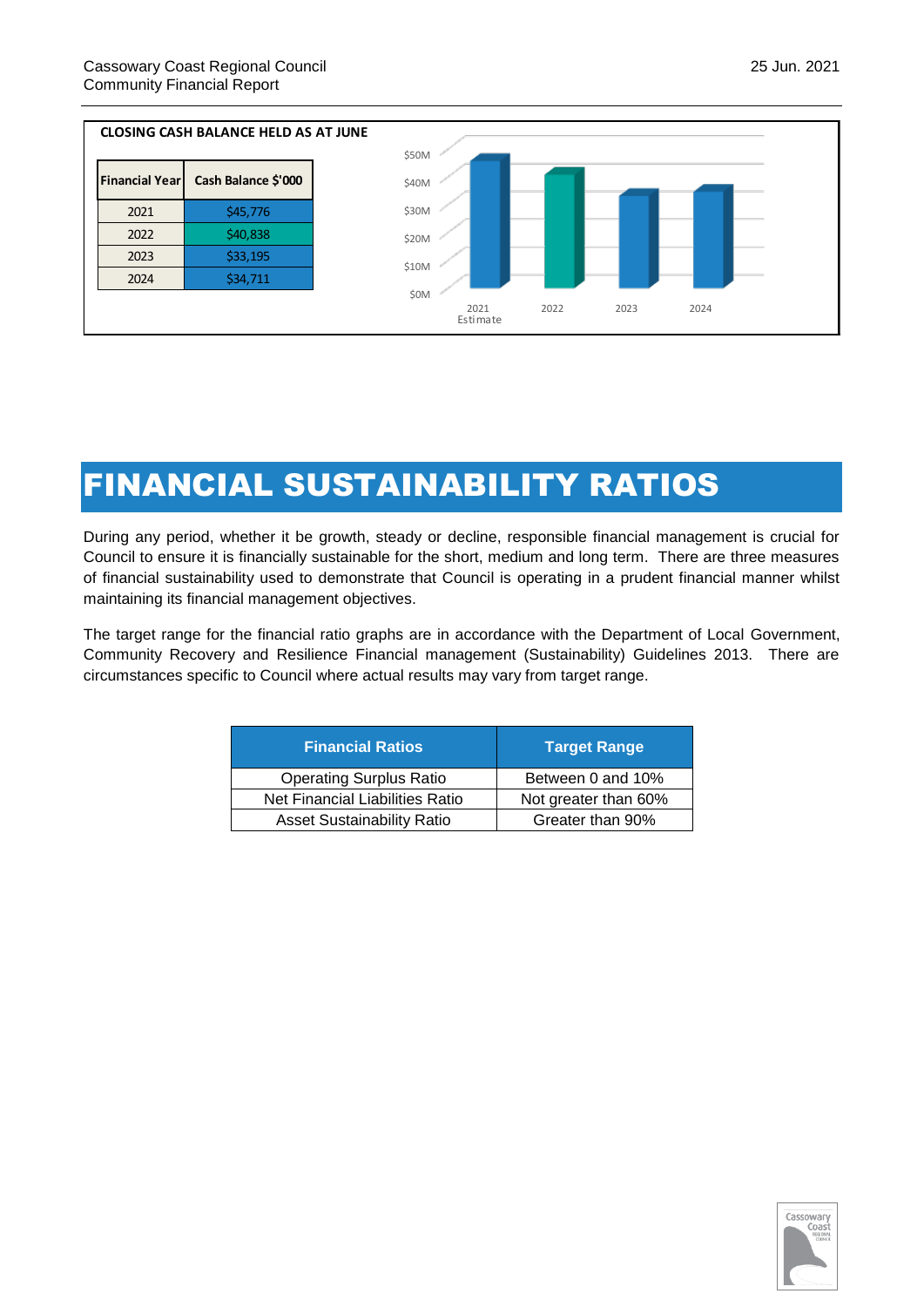

The Operating Surplus Ratio for Council of 0% indicates that Council has budgeted to achieve a balanced operating result with recurrent operating revenue equal to recurrent operating expenses. Council is committed to achieving a positive operating surplus ratio into the future to ensure long-term financial sustainability. This strengthens our financial position, placing less reliance on borrowings with reduced debt levels and associated interest expense.

The Net Financial Liabilities Ratio is an indicator of the extent to which our liabilities can be serviced by our operating revenues. A ratio of less than zero (negative) indicates that the current assets (cash and receivables) exceed total liabilities (payables and provisions). This trend indicates that Council remains in a strong financial position and has the capacity to increase its loan borrowings if required in the future.

The Asset Sustainability Ratio is an approximation of the extent to which the property, plant and community infrastructure is being managed by Council and being replaced or renewed as it reaches the end of its useful lives. The ratio uses actual expenditure on the renewal and rehabilitation of assets as a percentage of the annual depreciation expense (which measures the rate at which assets are being used each year). This ratio indicates whether Council is renewing or replacing existing non-financial assets at the same rate that it is wearing out. Natural disaster relief and recovery activities can have a significant impact on this ratio.

#### LONG TERM FINANCIAL FORECAST

Council has developed, and maintains, a robust long term financial forecast in order to ensure Council continues to be sustainable in the long term. The forecast covers a period of 10 years and contains forecasts for operational and capital revenue and expenditure, asset, liabilities and equity. The long term financial forecast is key to the strategic direction of Council and is consistent with Council's Corporate Plan and Asset Management Plans.

Council's 2021/2022 long term financial plan continues to indicate that Council will remain sustainable and has the ability to maintain outstanding levels of services, continued investment in infrastructure with an annual

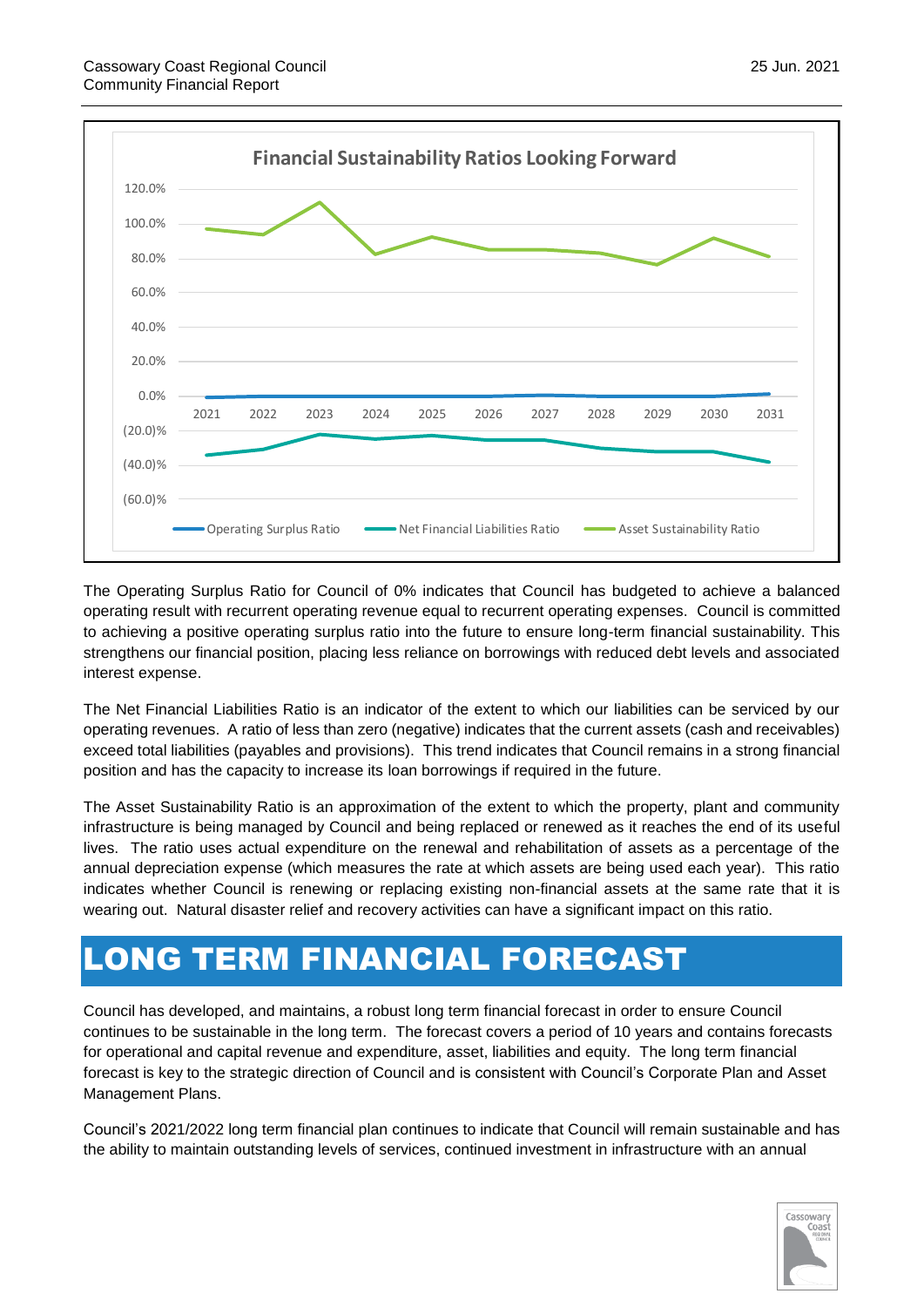capital works program averaging \$33.3M per annum while maintaining an average rates rise within CPI expectations over the 10 year period.

Key outputs from the long term financial forecast as outlined below and are underpinned by reasonable annual increases in rates.



# RATES REVENUE

Rates revenue continues to be the major source of income for Council at a budgeted 82% of total operational revenue for 2021/2022. This revenue is derived from various categories as detailed below:

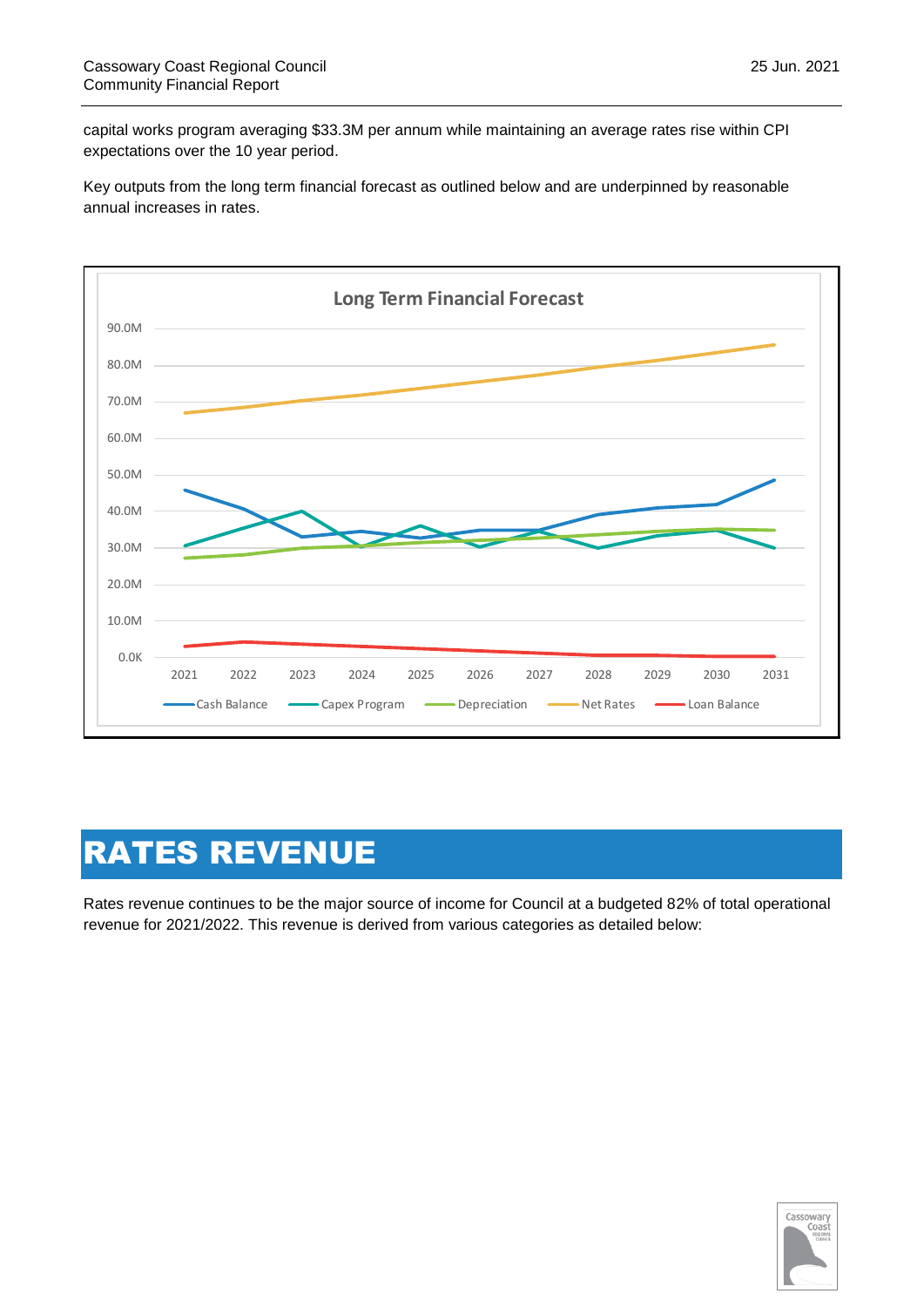Separate Rates 8.21%

Levies & Special Charges 0.07%



The following table breaks down the forecast rate increases for general rates implicit in the long term forecast. Council is targeting rate rises at or around CPI over the long term.

|                      | <b>FY22</b> | <b>FY23</b> | <b>FY24</b> | <b>FY25</b> | <b>FY26</b> | <b>FY27</b> | <b>FY28</b> | <b>FY29</b> | <b>FY30</b> | <b>FY31</b> |
|----------------------|-------------|-------------|-------------|-------------|-------------|-------------|-------------|-------------|-------------|-------------|
| Growth               | 0.15%       | 0.15%       | 0.15%       | 0.15%       | 0.15%       | 0.15%       | 0.15%       | 0.15%       | 0.15%       | 0.15%       |
| <b>CPI</b>           | 2.00%       | 2.00%       | 2.00%       | 2.20%       | 2.35%       | 2.50%       | 2.50%       | 2.50%       | 2.50%       | 2.50%       |
| <b>General Rates</b> | 2.50%       | 2.50%       | 2.50%       | 2.50%       | 2.50%       | 2.50%       | 2.50%       | 2.50%       | 2.50%       | 2.50%       |



# RATES AND CHARGES COMPARATIVE



Production 28.60%

Harbour Industries/Sugar Mills 1.39%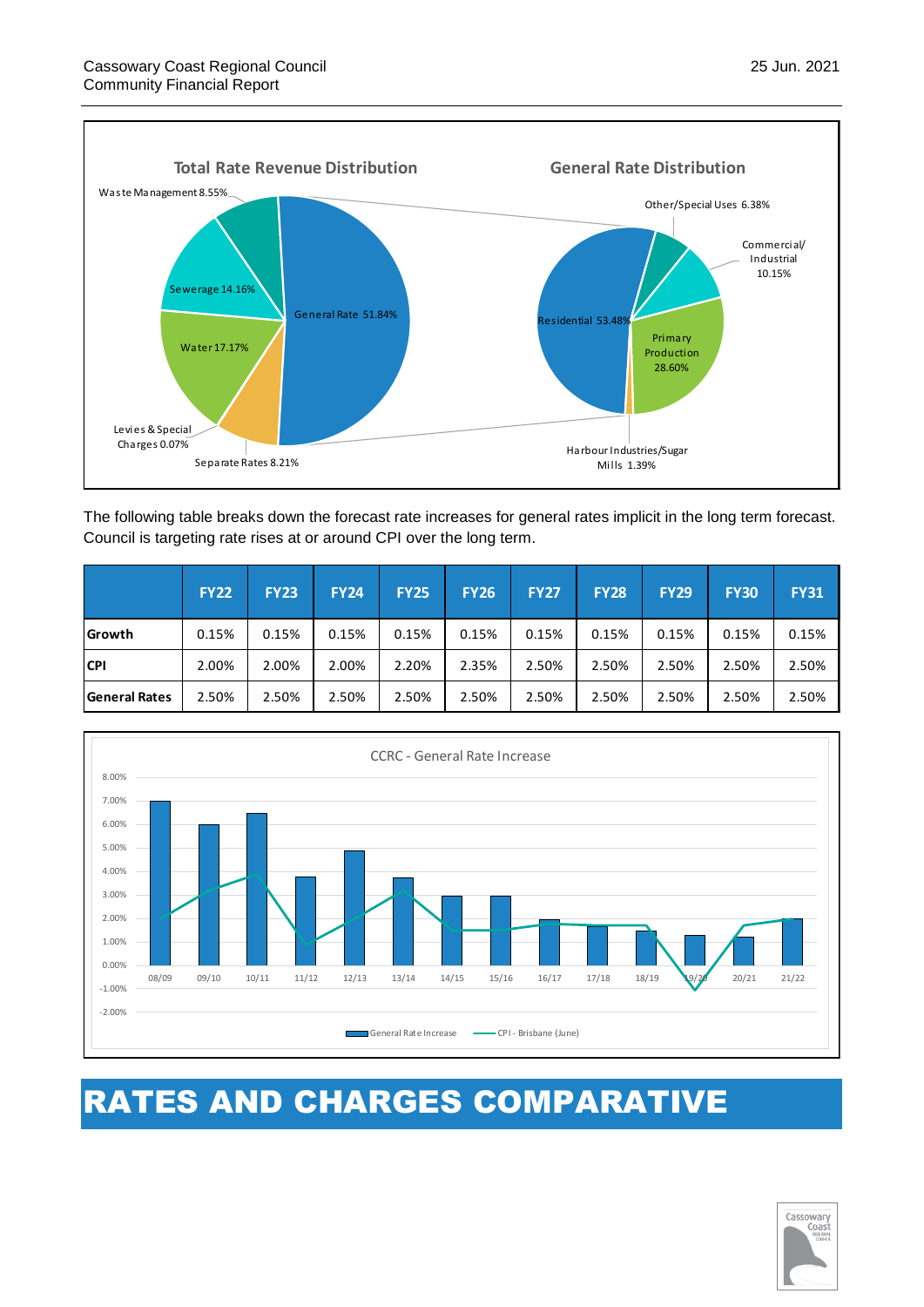| 2020/2021 - 2021/2022 COMPARISON BETWEEN LAST YEAR & CURRENT YEAR RATES & CHARGES (Residential) |                     |                         |                                                           |                          |                                       |  |  |
|-------------------------------------------------------------------------------------------------|---------------------|-------------------------|-----------------------------------------------------------|--------------------------|---------------------------------------|--|--|
| <b>INNISFAIL</b>                                                                                | $<$ \$70,000<br>LY. | < \$70,000<br><b>CY</b> | <b>INNISFAIL</b>                                          | \$70,000-\$119.999<br>LY | \$70,000-\$119,999<br><b>CY</b>       |  |  |
| <b>GENERAL RATES</b>                                                                            | 1148.00             | 1171.00                 | <b>GENERAL RATES</b>                                      | 1591.00                  | 1623.00                               |  |  |
| WATER                                                                                           | 473.00              | 487.00                  | <b>WATER</b>                                              | 473.00                   | 487.00                                |  |  |
| WATER CONSUMPTION (assumed 300kl)                                                               | 285.00              | 297.00                  | WATER CONSUMPTION (assumed 300kl)                         | 285.00                   | 297.00                                |  |  |
| SEWERAGE                                                                                        | 999.00              | 1016.00                 | SEWERAGE                                                  | 999.00                   | 1016.00                               |  |  |
| <b>GARBAGE</b>                                                                                  | 347.00              | 352.00                  | GARBAGE                                                   | 347.00                   | 352.00                                |  |  |
| TRANSPORT INFRASTRUCTURE                                                                        | 138.00              | 145.00                  | TRANSPORT INFRASTRUCTURE                                  | 138.00                   | 145.00                                |  |  |
| ENVIRONMENTAL MANAGEMENT LEVY                                                                   | 210.00              | 214.00                  | ENVIRONMENTAL MANAGEMENT LEVY                             | 210.00                   | 214.00                                |  |  |
| FIRE LEVY (20/21 FY)                                                                            | 179.40              | 179.40                  | FIRE LEVY (20/21 FY)                                      | 179.40                   | 179.40                                |  |  |
| <b>GROSS AMOUNT</b>                                                                             | 3779.40             | 3861.40                 | <b>GROSS AMOUNT</b>                                       | 4222.40                  | 4313.40                               |  |  |
| <b>DISCOUNT</b>                                                                                 | 114.80              | 117.10                  | <b>DISCOUNT</b>                                           | 159.10                   | 162.30                                |  |  |
| <b>NET AMOUNT</b>                                                                               | 3664.60             | 3744.30                 | <b>NET AMOUNT</b>                                         | 4063.30                  | 4151.10                               |  |  |
|                                                                                                 |                     | 2.17%                   |                                                           |                          | 2.16%                                 |  |  |
|                                                                                                 | < \$70,000          | < \$70,000              |                                                           | \$70,000-\$119,999       | \$70,000-\$119,999                    |  |  |
| <b>CARDWELL</b>                                                                                 | LY.                 | <b>CY</b>               | <b>CARDWELL</b>                                           | LY                       | <b>CY</b>                             |  |  |
| <b>GENERAL RATES</b>                                                                            | 1148.00             | 1171.00                 | <b>GENERAL RATES</b>                                      | 1591.00                  | 1623.00                               |  |  |
| WATER                                                                                           | 473.00              | 487.00                  | <b>WATER</b>                                              | 473.00                   | 487.00                                |  |  |
| WATER CONSUMPTION (assumed 300kl)                                                               | 285.00              | 297.00                  | WATER CONSUMPTION (assumed 300kl)                         | 285.00                   | 297.00                                |  |  |
| SEWERAGE                                                                                        |                     |                         | SEWERAGE                                                  |                          |                                       |  |  |
| <b>GARBAGE</b>                                                                                  | 347.00              | 352.00                  | GARBAGE                                                   | 347.00                   | 352.00                                |  |  |
| TRANSPORT INFRASTRUCTURE                                                                        | 138.00              | 145.00                  | TRANSPORT INFRASTRUCTURE                                  | 138.00                   | 145.00                                |  |  |
| ENVIRONMENTAL MANAGEMENT LEVY                                                                   | 210.00              | 214.00                  | ENVIRONMENTAL MANAGEMENT LEVY                             | 210.00                   | 214.00                                |  |  |
| FIRE LEVY (20/21 FY)                                                                            | 110.60              | 110.60                  | FIRE LEVY (20/21 FY)                                      | 110.60                   | 110.60                                |  |  |
| <b>GROSS AMOUNT</b>                                                                             | 2711.60             | 2776.60                 | <b>GROSS AMOUNT</b>                                       | 3154.60                  | 3228.60                               |  |  |
| <b>DISCOUNT</b>                                                                                 | 114.80              | 117.10                  | <b>DISCOUNT</b>                                           | 159.10                   | 162.30                                |  |  |
| <b>NET AMOUNT</b>                                                                               | 2596.80             | 2659.50                 | <b>NET AMOUNT</b>                                         | 2995.50                  | 3066.30                               |  |  |
|                                                                                                 |                     | 2.41%                   |                                                           |                          | 2.36%                                 |  |  |
|                                                                                                 |                     |                         |                                                           |                          |                                       |  |  |
|                                                                                                 | $<$ \$70,000        | < \$70,000              |                                                           | \$70,000-\$119,999       | \$70,000-\$119,999                    |  |  |
| <b>EL ARISH</b>                                                                                 | LY.                 | <b>CY</b>               | <b>EL ARISH</b>                                           | LY                       | CY                                    |  |  |
| <b>GENERAL RATES</b>                                                                            | 1148.00             | 1171.00                 | <b>GENERAL RATES</b>                                      | 1591.00                  | 1623.00                               |  |  |
| WATER                                                                                           | 473.00              | 487.00                  | <b>WATER</b>                                              | 473.00                   | 487.00                                |  |  |
| WATER CONSUMPTION (assumed 300kl)                                                               | 285.00              | 297.00                  | WATER CONSUMPTION (assumed 300kl)                         | 285.00                   | 297.00                                |  |  |
| SEWERAGE                                                                                        |                     | 352.00                  | SEWERAGE<br>GARBAGE                                       | 347.00                   | 352.00                                |  |  |
| <b>GARBAGE</b><br>TRANSPORT INFRASTRUCTURE                                                      | 347.00              |                         |                                                           | 138.00                   |                                       |  |  |
| ENVIRONMENTAL MANAGEMENT LEVY                                                                   | 138.00<br>210.00    | 145.00<br>214.00        | TRANSPORT INFRASTRUCTURE<br>ENVIRONMENTAL MANAGEMENT LEVY | 210.00                   | 145.00<br>214.00                      |  |  |
| FIRE LEVY (20/21 FY)                                                                            | 110.60              | 110.60                  | FIRE LEVY (20/21 FY)                                      | 110.60                   | 110.60                                |  |  |
| <b>GROSS AMOUNT</b>                                                                             | 2711.60             | 2776.60                 | <b>GROSS AMOUNT</b>                                       | 3154.60                  | 3228.60                               |  |  |
|                                                                                                 |                     |                         |                                                           |                          |                                       |  |  |
| <b>DISCOUNT</b>                                                                                 | 114.80              | 117.10                  | <b>DISCOUNT</b>                                           | 159.10                   | 162.30                                |  |  |
| <b>NET AMOUNT</b>                                                                               | 2596.80             | 2659.50<br>2.41%        | <b>NET AMOUNT</b>                                         | 2995.50                  | 3066.30<br>2.36%                      |  |  |
|                                                                                                 |                     |                         |                                                           |                          |                                       |  |  |
|                                                                                                 | < \$70,000          | < \$70,000              |                                                           |                          | \$70,000-\$119,999 \$70,000-\$119,999 |  |  |
| <b>MISSION BEACH (WB &amp; SM)</b>                                                              | LY.                 | <b>CY</b>               | <b>MISSION BEACH (WB &amp; SM)</b>                        | LY                       | CY                                    |  |  |
| <b>GENERAL RATES</b>                                                                            | 1148.00             | 1171.00                 | <b>GENERAL RATES</b>                                      | 1591.00                  | 1623.00                               |  |  |
| WATER                                                                                           | 473.00              | 487.00                  | <b>WATER</b>                                              | 473.00                   | 487.00                                |  |  |
| WATER CONSUMPTION (assumed 300kl)                                                               | 285.00              | 297.00                  | WATER CONSUMPTION (assumed 300kl)                         | 285.00                   | 297.00                                |  |  |
| SEWERAGE                                                                                        | 940.00              | 956.00                  | SEWERAGE                                                  | 940.00                   | 956.00                                |  |  |
| <b>GARBAGE</b>                                                                                  | 347.00              | 352.00                  | GARBAGE                                                   | 347.00                   | 352.00                                |  |  |
| TRANSPORT INFRASTRUCTURE                                                                        | 138.00              | 145.00                  | TRANSPORT INFRASTRUCTURE                                  | 138.00                   | 145.00                                |  |  |
| ENVIRONMENTAL MANAGEMENT LEVY                                                                   | 210.00              | 214.00                  | ENVIRONMENTAL MANAGEMENT LEVY                             | 210.00                   | 214.00                                |  |  |
| FIRE LEVY (20/21 FY)                                                                            | 110.60              | 110.60                  | FIRE LEVY (20/21 FY)                                      | 110.60                   | 110.60                                |  |  |
| <b>GROSS AMOUNT</b>                                                                             | 3651.60             | 3732.60                 | <b>GROSS AMOUNT</b>                                       | 4094.60                  | 4184.60                               |  |  |
|                                                                                                 |                     |                         |                                                           |                          |                                       |  |  |
| <b>DISCOUNT</b>                                                                                 | 114.80              | 117.10                  | <b>DISCOUNT</b>                                           | 159.10                   | 162.30                                |  |  |
| <b>NET AMOUNT</b>                                                                               | 3536.80             | 3615.50                 | <b>NET AMOUNT</b>                                         | 3935.50                  | 4022.30                               |  |  |

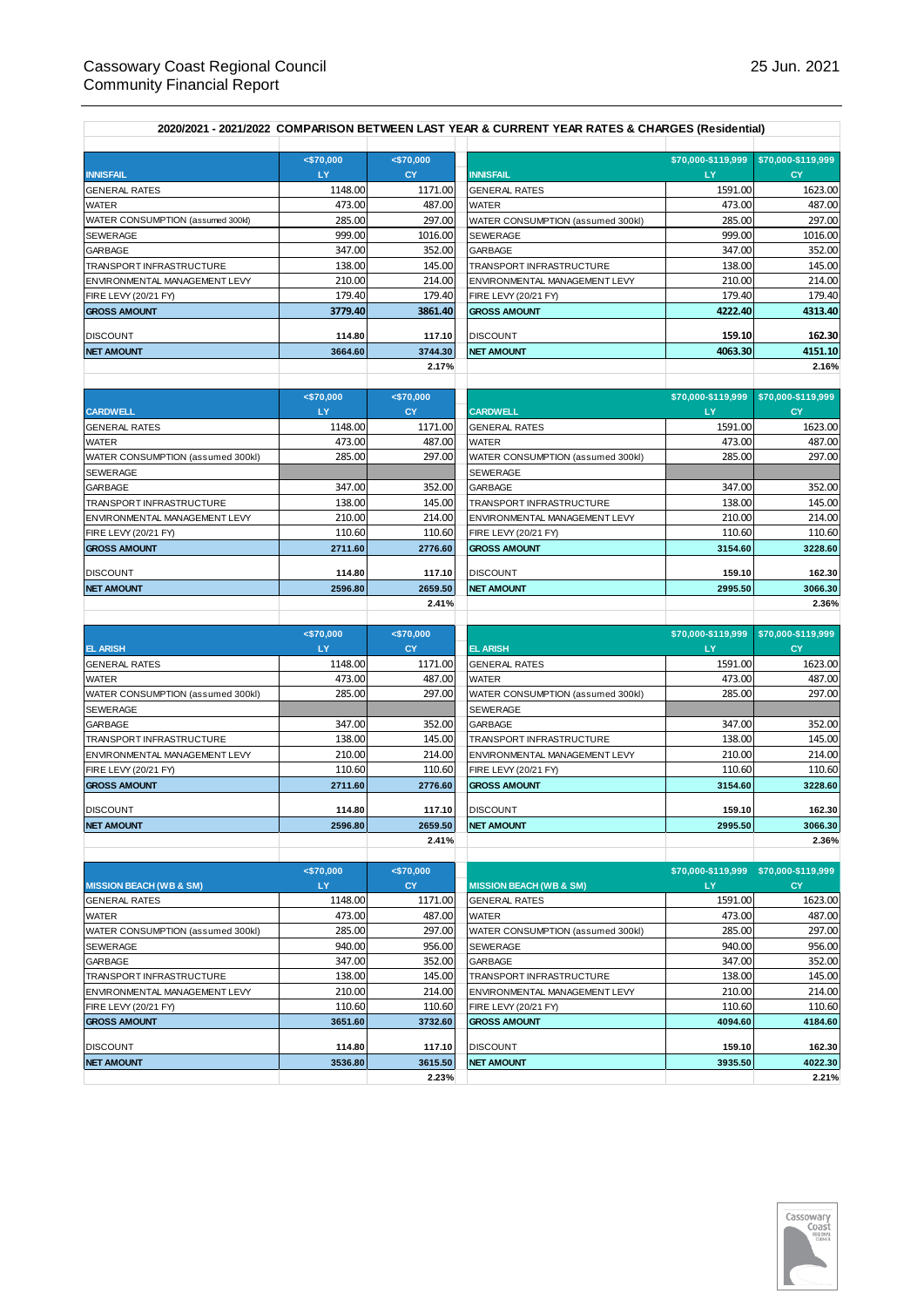# RATES AND CHARGES COMPARATIVE (CONTINUED)

|                                        | < \$70,000                              | $<$ \$70,000      |                                    |                                         |                    |
|----------------------------------------|-----------------------------------------|-------------------|------------------------------------|-----------------------------------------|--------------------|
| <b>MISSION BEACH NTH (MB &amp; BB)</b> | LY.                                     | <b>CY</b>         | <b>MISSION BEACH (MB &amp; BB)</b> | LY                                      | <b>CY</b>          |
| <b>GENERAL RATES</b>                   | 1148.00                                 | 1171.00           | <b>GENERAL RATES</b>               | 1591.00                                 | 1623.00            |
| WATER                                  | 473.00                                  | 487.00            | WATER                              | 473.00                                  | 487.00             |
| WATER CONSUMPTION (assumed 300kl)      | 285.00                                  | 297.00            | WATER CONSUMPTION (assumed 300kl)  | 285.00                                  | 297.00             |
| SEWERAGE                               | 940.00                                  | 956.00            | SEWERAGE                           | 940.00                                  | 956.00             |
| <b>GARBAGE</b>                         | 347.00                                  | 352.00            | GARBAGE                            | 347.00                                  | 352.00             |
| TRANSPORT INFRASTRUCTURE               | 138.00                                  | 145.00            | TRANSPORT INFRASTRUCTURE           | 138.00                                  | 145.00             |
| ENVIRONMENTAL MANAGEMENT LEVY          | 210.00                                  | 214.00            | ENVIRONMENTAL MANAGEMENT LEVY      | 210.00                                  | 214.00             |
| FIRE LEVY (20/21 FY)                   | 110.60                                  | 110.60            | FIRE LEVY (20/21 FY)               | 110.60                                  | 110.60             |
| <b>GROSS AMOUNT</b>                    | 3651.60                                 | 3732.60           | <b>GROSS AMOUNT</b>                | 4094.60                                 | 4184.60            |
|                                        |                                         |                   |                                    |                                         |                    |
| <b>DISCOUNT</b>                        | 114.80                                  | 117.10            | <b>DISCOUNT</b>                    | 159.10                                  | 162.30             |
| <b>NET AMOUNT</b>                      | 3536.80                                 | 3615.50           | <b>NET AMOUNT</b>                  | 3935.50                                 | 4022.30            |
|                                        |                                         | 2.23%             |                                    |                                         | 2.21%              |
|                                        |                                         |                   |                                    |                                         |                    |
|                                        | < \$70,000                              | < \$70,000        |                                    | \$70,000-\$119,999                      | \$70,000-\$119,999 |
| <b>TULLY</b>                           | LY.                                     | <b>CY</b>         | <b>TULLY</b>                       | LY                                      | <b>CY</b>          |
| <b>GENERAL RATES</b>                   | 1148.00                                 | 1171.00           | <b>GENERAL RATES</b>               | 1591.00                                 | 1623.00            |
| WATER                                  | 473.00                                  | 487.00            | <b>WATER</b>                       | 473.00                                  | 487.00             |
| WATER CONSUMPTION (assumed 300kl)      | 285.00                                  | 297.00            | WATER CONSUMPTION (assumed 300kl)  | 285.00                                  | 297.00             |
| SEWERAGE                               | 940.00                                  | 956.00            | SEWERAGE                           | 940.00                                  | 956.00             |
| GARBAGE                                | 347.00                                  | 352.00            | GARBAGE                            | 347.00                                  | 352.00             |
| TRANSPORT INFRASTRUCTURE               | 138.00                                  | 145.00            | TRANSPORT INFRASTRUCTURE           | 138.00                                  | 145.00             |
| ENVIRONMENTAL MANAGEMENT LEVY          | 210.00                                  | 214.00            | ENVIRONMENTAL MANAGEMENT LEVY      | 210.00                                  | 214.00             |
| FIRE LEVY (20/21 FY)                   | 110.60                                  | 110.60            | FIRE LEVY (20/21 FY)               | 110.60                                  | 110.60             |
| <b>GROSS AMOUNT</b>                    | 3651.60                                 | 3732.60           | <b>GROSS AMOUNT</b>                | 4094.60                                 | 4184.60            |
| DISCOUNT                               | 114.80                                  |                   | <b>DISCOUNT</b>                    |                                         | 162.30             |
| <b>NET AMOUNT</b>                      | 3536.80                                 | 117.10<br>3615.50 | <b>NET AMOUNT</b>                  | 159.10<br>3935.50                       | 4022.30            |
|                                        |                                         | 2.23%             |                                    |                                         | 2.21%              |
|                                        |                                         |                   |                                    |                                         |                    |
|                                        |                                         |                   |                                    |                                         |                    |
|                                        |                                         |                   |                                    |                                         |                    |
|                                        | $<$ \$70,000                            | < \$70,000        |                                    | \$70,000-\$119,999                      | \$70,000-\$119,999 |
| <b>KURRIMINE BEACH</b>                 | LY.                                     | <b>CY</b>         | <b>KURRIMINE BEACH</b>             | LY                                      | <b>CY</b>          |
| <b>GENERAL RATES</b>                   | 1148.00                                 | 1171.00           | <b>GENERAL RATES</b>               | 1591.00                                 | 1623.00            |
| WATER                                  | 473.00                                  | 487.00            | <b>WATER</b>                       | 473.00                                  | 487.00             |
| WATER CONSUMPTION (assumed 300kl)      | 285.00                                  | 297.00            | WATER CONSUMPTION (assumed 300kl)  | 285.00                                  | 297.00             |
| SEWERAGE                               |                                         |                   | SEWERAGE                           |                                         |                    |
| <b>GARBAGE</b>                         | 347.00                                  | 352.00            | GARBAGE                            | 347.00                                  | 352.00             |
| TRANSPORT INFRASTRUCTURE               | 138.00                                  | 145.00            | TRANSPORT INFRASTRUCTURE           | 138.00                                  | 145.00             |
| ENVIRONMENTAL MANAGEMENT LEVY          | 210.00                                  | 214.00            | ENVIRONMENTAL MANAGEMENT LEVY      | 210.00                                  | 214.00             |
| FIRE LEVY (20/21 FY)                   | 110.60                                  | 110.60            | FIRE LEVY (20/21 FY)               | 110.60                                  | 110.60             |
| <b>GROSS AMOUNT</b>                    | 2711.60                                 | 2776.60           | <b>GROSS AMOUNT</b>                | 3154.60                                 | 3228.60            |
| <b>DISCOUNT</b>                        | 114.80                                  | 117.10            | <b>DISCOUNT</b>                    | 159.10                                  | 162.30             |
| <b>NET AMOUNT</b>                      | 2596.80                                 | 2659.50           | <b>NET AMOUNT</b>                  | 2995.50                                 | 3066.30            |
|                                        |                                         | 2.41%             |                                    |                                         | 2.36%              |
|                                        |                                         |                   |                                    |                                         |                    |
|                                        | \$120,000-\$159,999 \$120,000-\$159,999 |                   |                                    | \$120,000-\$159,999 \$120,000-\$159,999 |                    |
| <b>INNISFAIL</b>                       | LY.                                     | CY.               | <b>KURRIMINE BEACH</b>             | LY                                      | <b>CY</b>          |
| <b>GENERAL RATES</b>                   | 1909.00                                 | 1947.00           | <b>GENERAL RATES</b>               | 1909.00                                 | 1947.00            |
| <b>WATER</b>                           | 473.00                                  | 487.00            | <b>WATER</b>                       | 473.00                                  | 487.00             |
| WATER CONSUMPTION (assumed 300kl)      | 285.00                                  | 297.00            | WATER CONSUMPTION (assumed 300kl)  | 285.00                                  | 297.00             |
| SEWERAGE                               | 999.00                                  | 1016.00           | SEWERAGE                           |                                         |                    |
| <b>GARBAGE</b>                         | 347.00                                  | 352.00            | GARBAGE                            | 347.00                                  | 352.00             |
| TRANSPORT INFRASTRUCTURE               | 138.00                                  | 145.00            | TRANSPORT INFRASTRUCTURE           | 138.00                                  | 145.00             |
| ENVIRONMENTAL MANAGEMENT LEVY          | 210.00                                  | 214.00            | ENVIRONMENTAL MANAGEMENT LEVY      | 210.00                                  | 214.00             |
| FIRE LEVY (20/21 FY)                   | 179.40                                  | 179.40            | FIRE LEVY (20/21 FY)               | 110.60                                  | 110.60             |
| <b>GROSS AMOUNT</b>                    | 4540.40                                 | 4637.40           | <b>GROSS AMOUNT</b>                | 3472.60                                 | 3552.60            |
|                                        |                                         |                   |                                    |                                         |                    |
| <b>DISCOUNT</b>                        | 190.90                                  | 194.70            | <b>DISCOUNT</b>                    | 190.90                                  | 194.70             |
| <b>NET AMOUNT</b>                      | 4349.50                                 | 4442.70<br>2.14%  | <b>NET AMOUNT</b>                  | 3281.70                                 | 3357.90<br>2.32%   |